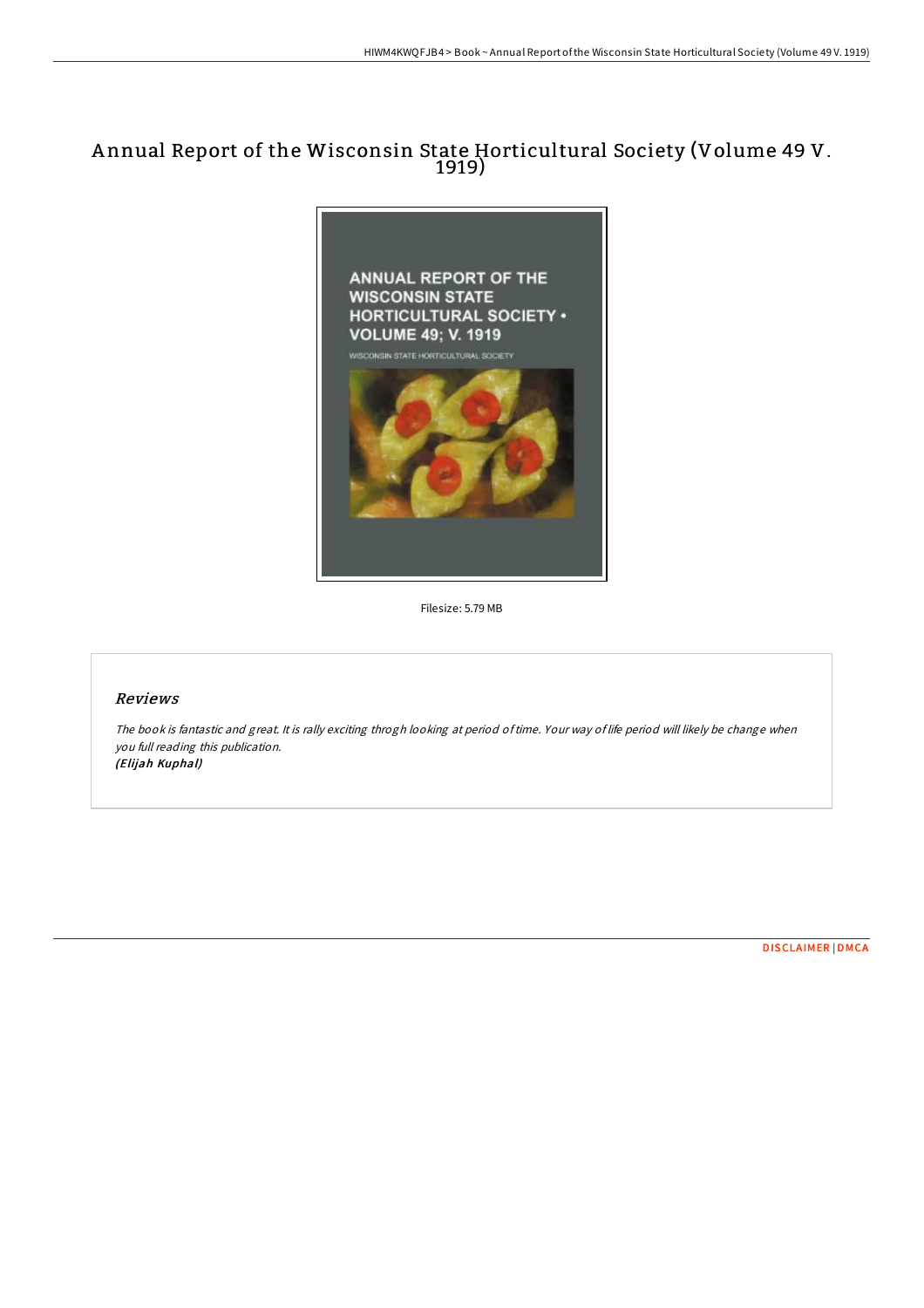### ANNUAL REPORT OF THE WISCONSIN STATE HORTICULTURAL SOCIETY (VOLUME 49 V. 1919)



To read Annual Report of the Wisconsin State Horticultural Society (Volume 49 V. 1919) PDF, remember to access the web link below and save the file or have accessibility to additional information that are related to ANNUAL REPORT OF THE WISCONSIN STATE HORTICULTURAL SOCIETY (VOLUME 49 V. 1919) ebook.

General Books. Paperback. Book Condition: New. This item is printed on demand. Paperback. 104 pages. Dimensions: 9.7in. x 7.4in. x 0.2in.This historic book may have numerous typos and missing text. Purchasers can download a free scanned copy of the original book (without typos) from the publisher. Not indexed. Not illustrated. 1902-01-01. Excerpt: . . . ANNUAL WINTER MEETING. The Annual Winter Meeting of the Wisconsin State Horticultural Society was held at Madison, February 4th, 5th and 6th, 1902. The morning session, February 4th, was called to order at 9 A. M. by President T. E. Loope, Mr. Irving Smith led in, prayer. The President announced the following committee on Fruit Awards: A. L. Hatch, L. G. Kellogg, and W. Hall; Reception committee: F. C. Edwards, L. Lai ten, and I). C. Converse. The Secretary presented to the meeting the credentials of Mr. Frank E. Pease, of the Iowa State Horticultural Society, and on motion, Mr. Pease was made honorary member of the Society. Mr. Wymian, Elliott and Mr. A. W. Latham!, both of the Minnesota State Horticultural Society, were also made honorary members. , The President then read his address: PRESIDENTS ADDRESS. Members of the Wisconsin State Horticultural Society: --Ladies and Gentlemen: We are again assembled for deliberation and work. No doubt many of you have sketched in your minds new lines of action for our Society, and yet I may he pardoned for bringing to your notice a few thoughts as they occur to me or have been suggested by others, 2 . -, : ifSCONgiN. 6TATE (HORTICULTURAL SOCIETY. The year which has passed since I have occupied the honorable position to which you have elevated me, has been pregnant of grand results in the history of our Society. Our status as respects our commonwealth has been improved and...

E Read Annual Report of the Wisconsin State Ho[rticultural](http://almighty24.tech/annual-report-of-the-wisconsin-state-horticultur.html) Society (Volume 49 V. 1919) Online D Download PDF Annual Report of the Wisconsin State Ho[rticultural](http://almighty24.tech/annual-report-of-the-wisconsin-state-horticultur.html) Society (Volume 49 V. 1919)